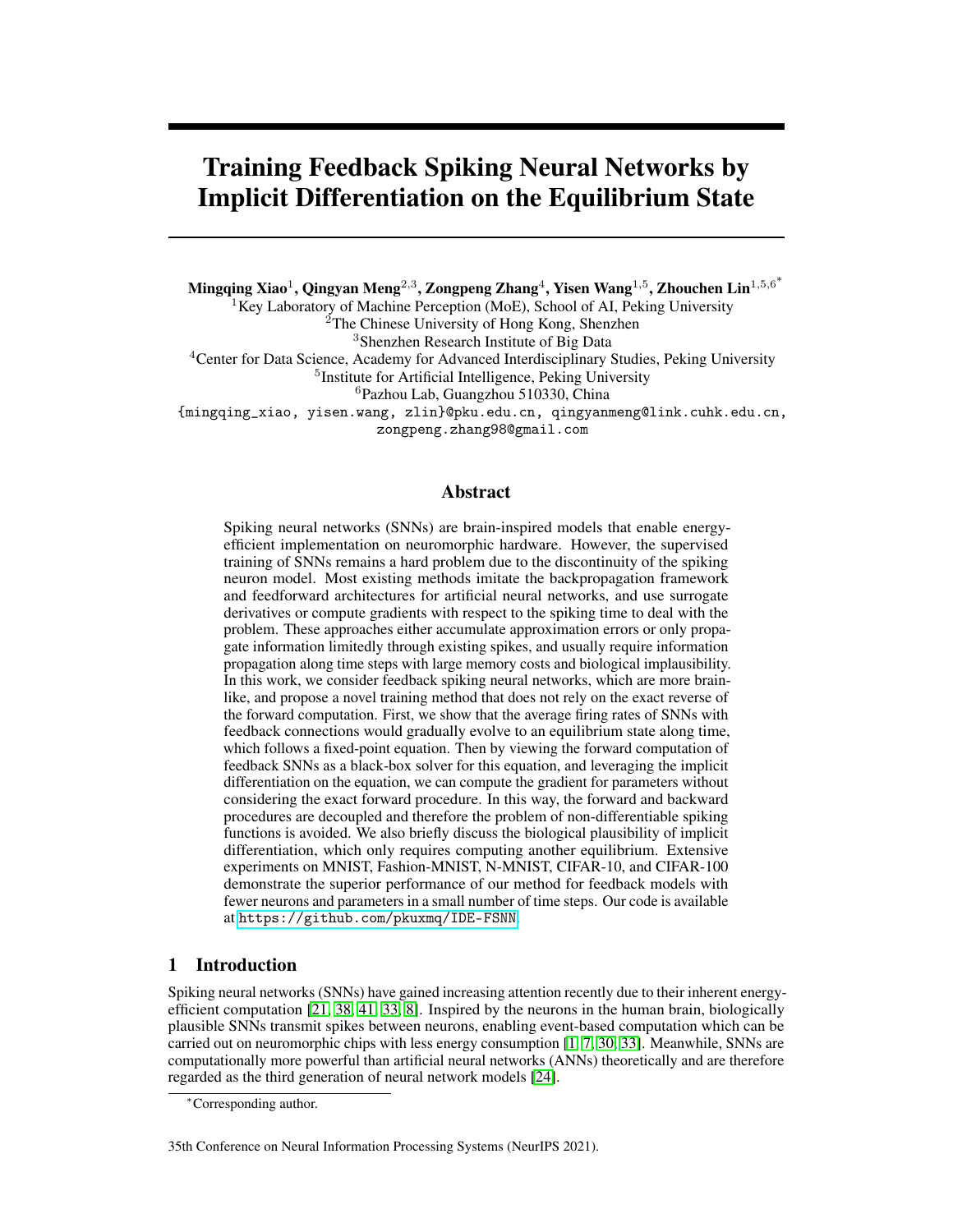Despite the advantages, directly supervised training of SNNs remains a hard problem, which hampers the real applications of SNNs compared with popular ANNs. The main obstacle lies in the complex spiking neuron model. While backpropagation [\[35\]](#page-11-5) works well for ANNs, it suffers from the discontinuity of spike generation which is non-differentiable in SNN training. Most recent successful SNN training methods still imitate the backpropagation through time (BPTT) [\[39\]](#page-11-6) framework by error propagation through the computational graph unfolded along time steps, and they deal with the spiking function by applying surrogate derivatives to approximate the gradients [\[41,](#page-12-0) [5,](#page-10-3) [14,](#page-10-4) [38,](#page-11-1) [42,](#page-12-1) [27,](#page-11-7) [16,](#page-10-5) [47\]](#page-12-2), or by computing the gradients with respect to the spiking time only on the spiking neurons [\[6,](#page-10-6) [46,](#page-12-3) [16\]](#page-10-5). However, these methods either accumulate approximation error along time steps, or suffer from the "dead neuron" problem [\[38\]](#page-11-1), i.e. learning would not occur when no neuron spikes. At the same time, BPTT requires memorizing intermediate variables at all time steps and backpropagating along them, which is memory-costing and biologically implausible. So it is necessary to consider training methods other than backpropagation along computational graphs that fit SNNs better.

On the other hand, most recent SNN models simply imitate the feedforward architectures of ANNs [\[41,](#page-12-0) [38,](#page-11-1) [42,](#page-12-1) [46,](#page-12-3) [47\]](#page-12-2), which ignores the ubiquitous feedback connections in the human brain. Feedback (recurrent) circuits are critical to human's vision system for object recognition [\[15\]](#page-10-7). Meanwhile, [\[18\]](#page-10-8) shows that shallow ANNs with recurrence achieve higher functional fidelity of human brains and similarly high performance on large-scale vision recognition tasks, compared with deep ANNs. So incorporating feedback connections enables neural networks to be shallower, more efficient, and more brain-like. As for SNNs, feedback was popular in early models like Liquid State Machine [\[25\]](#page-11-8), which leverages a recurrent reservoir layer with weights fixed or trained by unsupervised methods. And compared with the uneconomical cost for ANNs to incorporate feedback connections by unfolding along time, SNNs naturally compute with multiple time steps, which inherently supports feedback connections. Most recent SNN models imitate feedforward architectures because they were once lacking effective training methods and thus they borrow everything from successful ANNs. We focus on another direction, i.e. feedback SNN, which is a natural choice for visual tasks as well.

In this work, we consider the training of feedback spiking neural networks (FSNN), and propose a novel method based on the Implicit Differentiation on the Equilibrium state (IDE). Inspired by recent advances in implicit models [\[3,](#page-10-9) [4\]](#page-10-10), which treat weight-tied ANNs as solving a fixed-point equilibrium equation and propose alternative implicit models defined by the equation, we derive that when the average inputs converge to an equilibrium, the average firing rates of FSNNs would gradually evolve to an equilibrium state along time, which follows a fixed-point equation as well. Then we view the forward computation of FSNN as a black-box solver for the fixed-point equation, and borrow the idea of implicit differentiation from implicit models [\[3,](#page-10-9) [4\]](#page-10-10) to calculate the gradients, which only relies on the equation rather than the exact forward procedure. In this way, gradient calculation is agnostic to the spiking function in SNN, thus avoiding the common difficulties in SNN training. While implicit differentiation may seem too abstract to be computed in the brain, we briefly discuss the biological plausibility and show that it only requires computing another equilibrium along the inverse connections of neurons. Besides, we incorporate the multi-layer structure into the feedback model for better representation ability. Our contributions include:

- 1. We are the first to theoretically derive the equilibrium states with a fixed-point equation for the average firing rates of FSNNs with the (leaky) integrate and fire model under both continuous and discrete views. According to this, the forward computation of FSNNs can be interpreted as solving a fixed-point equation.
- 2. We propose a novel training method for FSNNs based on the implicit differentiation on the equilibrium state, which is decoupled from the forward computational graph and avoids SNN training problems, e.g. non-differentiability and large memory costs. We also discuss the biological plausibility and demonstrate the connection to the Hebbian learning rule.
- 3. We conduct extensive experiments on MNIST, Fashion-MNIST, N-MNIST, CIFAR-10, and CIFAR-100, which demonstrate the superior results of our methods with fewer neurons and parameters in a small number of time steps for both static images and neuromorphic inputs. Especially, our directly trained model can outperform the state-of-the-art SNN performance on the complex CIFAR-100 dataset with only 30 time steps.

## 2 Related Work

Training Methods for Spiking Neural Networks. Early works apply biologically inspired method, spike-time dependent plasticity (STDP) [\[9\]](#page-10-11), to formulate a bottom-up unsupervised learning rule, or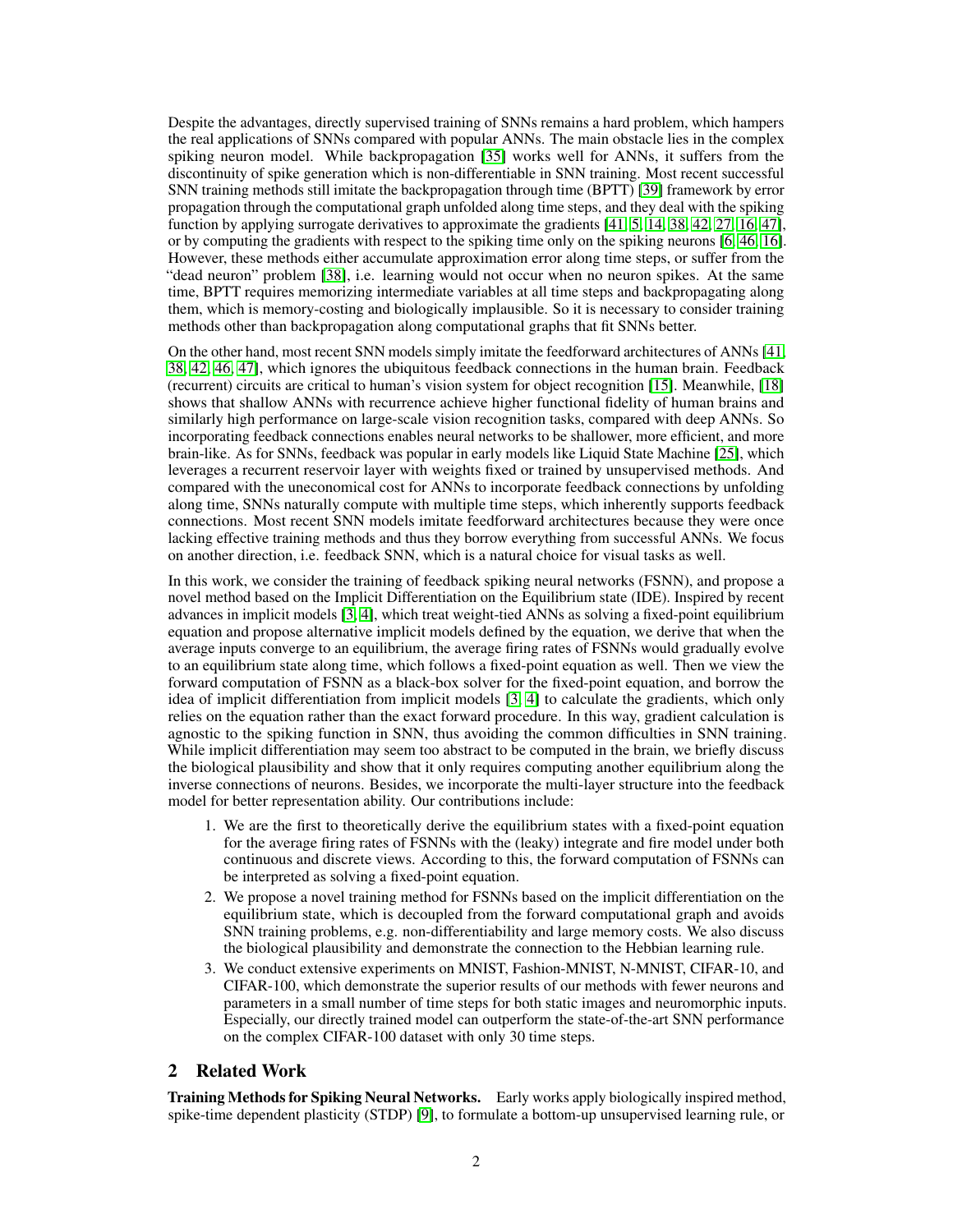choose reward-modulated STDP [\[22\]](#page-11-9) with limited supervision. Since the rise of successful ANNs, error backpropagation and gradient descent have inspired many methods. One direction is to convert a trained ANN to SNN [\[13,](#page-10-12) [34,](#page-11-10) [37,](#page-11-11) [32,](#page-11-12) [8,](#page-10-0) [44\]](#page-12-4). However, they suffer from conversion errors and extremely large simulation time steps. The other methods are to directly calculate the gradient and train SNNs. These methods either compute the gradient with respect to spiking times [\[6,](#page-10-6) [46\]](#page-12-3), or leverage a surrogate derivative for discontinuous spiking functions [\[21,](#page-11-0) [41,](#page-12-0) [5,](#page-10-3) [14,](#page-10-4) [38,](#page-11-1) [42,](#page-12-1) [27,](#page-11-7) [47\]](#page-12-2), or combine them [\[16\]](#page-10-5). However, they suffer from the "dead neuron" problem [\[38\]](#page-11-1) or accumulated approximation error, and typically require backpropagation along the computational graph to be unfolded by many time steps, which is memory-consuming and biologically implausible. As for SNN with feedback connection, [\[45\]](#page-12-5) proposes the ST-RSBP method, which backpropagates errors at the spike-train level. They simply approximate the activation function of a neuron as a linear operation, and require long time steps for satisfactory results. In this work, we propose a new training method that does not rely on the exact reverse of the forward computation, which avoids problems of non-differentiability and large memory costs, and only requires short time steps for superior performance. There are also works trying methods other than BP along computational graphs to train SNNs, such as equilibrium propagation [\[29\]](#page-11-13). However, [\[29\]](#page-11-13) defines a complex computation form rather than common SNN models, and can hardly achieve satisfactory results on the simple MNIST dataset. Instead, our work is based on SNN models applicable on neuromorphic hardware and demonstrates promising results on more complex datasets.

Equilibrium of Neural Networks. The study on the equilibrium of neural networks originates from energy-based models, e.g. Hopfield Network [\[11,](#page-10-13) [12\]](#page-10-14). They view the dynamics or iterative procedures of feedback (recurrent) neural networks as minimizing an energy function, which will converge to a minimum of the energy. Based on the energy, several training methods are proposed, including recurrent backpropagation [\[2,](#page-10-15) [31\]](#page-11-14) and more recent equilibrium propagation (EP) [\[36\]](#page-11-15). They heavily rely on the energy function and can hardly achieve competitive results as deep neural networks do. Deep equilibrium models [\[3,](#page-10-9) [4\]](#page-10-10), on the other hand, are recently proposed models which treat weight-tied deep ANNs as solving a fixed-point equilibrium point, and propose alternative implicit models defined by the fixed-point equations rather than energy functions. They express the entire deep network as an equilibrium computation and solve and train it by root-finding methods and implicit differentiation, respectively, which achieves superior results. Most of these works are based on ANNs, except that [\[29\]](#page-11-13) generalizes the EP method to neurons with binary communications. They define a complex neuron computation form and follow the methodology of energy-based EP method to approximate the gradients. Several recent works also study the equilibrium of SNNs [\[23,](#page-11-16) [26\]](#page-11-17). They consider equilibrium from the perspective of solving a constrained optimization problem, but either do not propose to guide the training based on it or are limited in single-layer structure and simple problems. Differently, we are the first to derive the equilibrium state with a fixed-point equation for average firing rates of FSNNs with common SNN models, and propose to train SNNs by exact gradients through implicit differentiation, which is also scalable to multi-layer structure and deep learning problems.

## 3 Preliminaries

#### 3.1 Spiking Neural Network Models

Spiking neurons, different from real-valued ANNs, communicate with each other by binary spike trains along time. Each neuron maintains a membrane potential, which integrates input spike trains, and the neuron would generate an output spike once the membrane potential exceeds a threshold. The commonly used integrate and fire (IF) model and leaky integrate and fire (LIF) model describe the dynamics of the membrane potential as:

**IF:** 
$$
\frac{du}{dt} = R \cdot I(t), \qquad u < V_{th},
$$
\n**LIF:** 
$$
\tau_m \frac{du}{dt} = -(u - u_{rest}) + R \cdot I(t), \qquad u < V_{th},
$$
\n(1)

where u is the membrane potential, I is the input current,  $V_{th}$  is the spiking threshold, and R and  $\tau_m$ are resistance and time constant, respectively. Once u reaches  $V_{th}$  at time  $t^f$ , a spike is generated and u is reset to the resting potential  $u = u_{rest}$ , which is usually taken as 0. The spike train is expressed by the Dirac delta function:  $s(t) = \sum_{t} \delta(t - t)$ . We consider the simple current model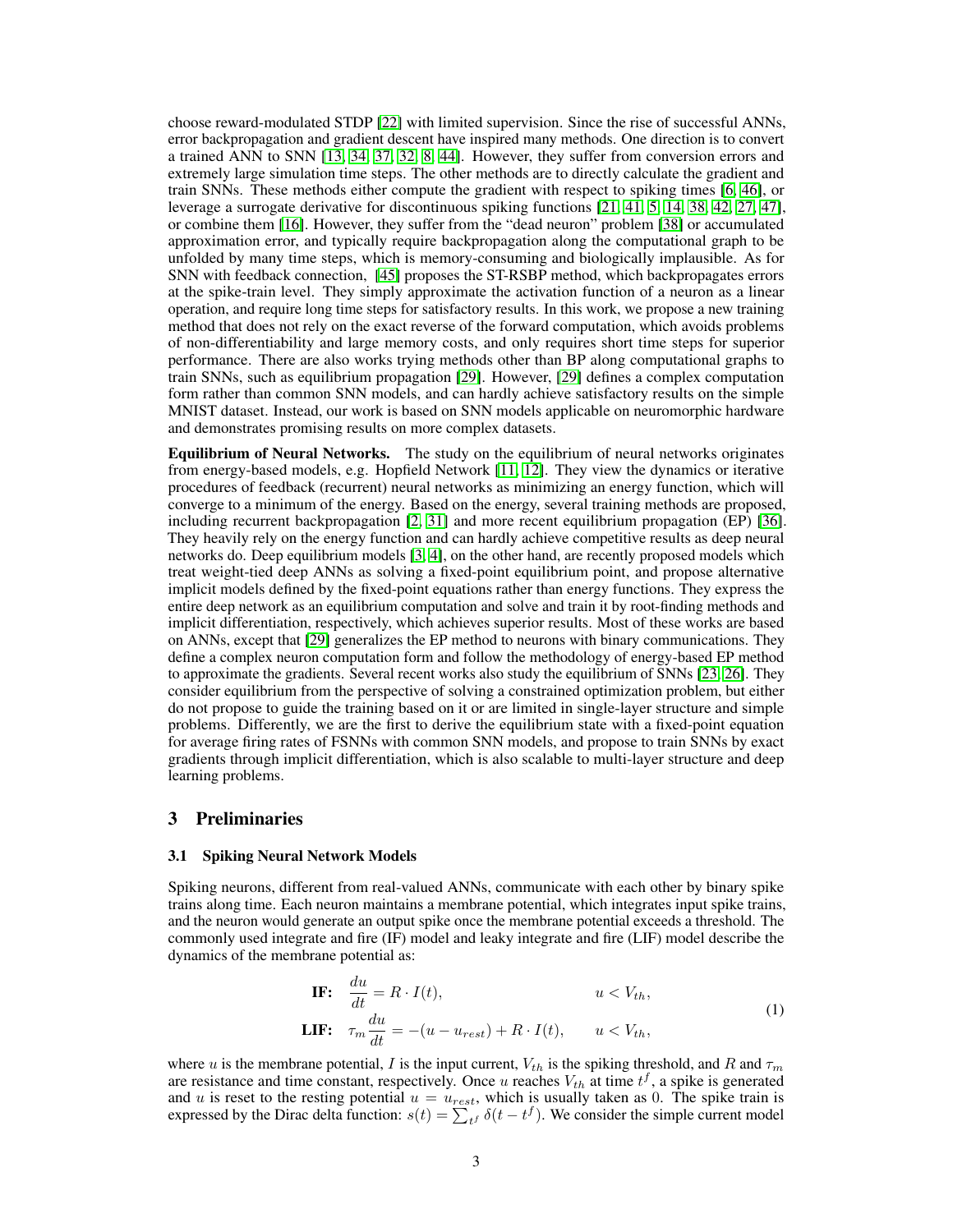$I_i(t) = \sum_j w_{ij} s_j(t) + b$ , where  $w_{ij}$  is the weight from neuron j to neuron i, which is the same as ANN. After discretization, the general computation form for the IF and LIF model is described as:

<span id="page-3-1"></span>
$$
\begin{cases}\n u_i [t + 0.5] = \lambda u_i [t] + \sum_j w_{ij} s_j [t] + b, \\
s_i [t + 1] = H(u_i [t + 0.5] - V_{th}), \\
u_i [t + 1] = u_i [t + 0.5] - V_{th} s_i [t + 1],\n\end{cases}
$$
\n(2)

where  $H(x)$  is the Heaviside step function, i.e. the non-differentiable spiking function,  $s_i[t]$  is the binary spike train of neuron i, and  $\lambda$  is 1 for the IF model while  $\lambda < 1$  is a leaky term related to the constant  $\tau_m$  and discretization time interval for the LIF model. The constant R,  $\tau_m$ , and time step size are absorbed into the weights  $w_{ij}$  and bias b. We use subtraction as the reset operation.

#### <span id="page-3-3"></span>3.2 Implicit Differentiation on the Fixed-Point Equation

We consider a fixed-point equation  $\mathbf{a} = f_{\theta}(\mathbf{a})$  parameterized by  $\theta$ . Let  $\mathcal{L}(\mathbf{a}^*)$  denote the objective function with respect to the equilibrium state  $\mathbf{a}^*$ , and let  $g_{\theta}(\mathbf{a}) = f_{\theta}(\mathbf{a}) - \mathbf{a}$ . The implicit differentiation on the equation satisfies  $\left(I - \frac{\partial f_{\theta}(\mathbf{a}^*)}{\partial \mathbf{a}^*}\right) \frac{d\mathbf{a}^*}{d\theta} = \frac{\partial f_{\theta}(\mathbf{a}^*)}{\partial \theta}$  [\[3\]](#page-10-9). Therefore, the differentiation of  $\mathcal{L}(\mathbf{a}^*)$  with respect to parameters can be calculated based on implicit differentiation:

$$
\frac{\partial \mathcal{L}(\mathbf{a}^*)}{\partial \theta} = -\frac{\partial \mathcal{L}(\mathbf{a}^*)}{\partial \mathbf{a}^*} \left( J_{g_{\theta}}^{-1} |_{\mathbf{a}^*} \right) \frac{\partial f_{\theta}(\mathbf{a}^*)}{\partial \theta},\tag{3}
$$

where  $J_{g_{\theta}}^{-1}|_{a^*}$  is the inverse Jacobian of  $g_{\theta}$  evaluated at  $a^*$ . For the proof please refer to [\[3\]](#page-10-9). To solve the inverse Jacobian, we follow [\[3,](#page-10-9) [4\]](#page-10-10) and solve an alternative linear system  $(J_{g_{\theta}}^T|_{a^*}) \mathbf{x}$  +  $\left(\frac{\partial \mathcal{L}(\mathbf{a}^*)}{\partial \mathbf{a}^*}\right)^T = 0$ . We can leverage Broyden's method [\[3,](#page-10-9) [4\]](#page-10-10), which is a second-order quasi-Newton approach; or we can alternatively use a fixed-point update scheme  $\mathbf{x} = (J_{f_{\theta}}^T | \mathbf{a}^*) \mathbf{x} + \left(\frac{\partial \mathcal{L}(\mathbf{a}^*)}{\partial \mathbf{a}^*}\right)^T$  since  $J_{g_{\theta}}^T|_{\mathbf{a}^*} = J_{f_{\theta}}^T|_{\mathbf{a}^*} - I$ , and it converges with linear convergence rate as long as  $||J_{f_{\theta}}^T|_{\mathbf{a}^*}|| < 1$ . In this way, gradients for the parameters can be calculated only with the equilibrium state and equation.

## <span id="page-3-4"></span>4 Proposed IDE Method

In this section, we first derive the equilibrium state of FSNNs under both continuous and discrete views, and demonstrate that FSNNs can be treated as solving a fixed-point equation. Then we introduce how to train the network by the proposed IDE method based on the equation and briefly discuss the biological plausibility. Finally, we incorporate the multi-layer structure into the model for more non-linearity and stronger representation ability.

#### <span id="page-3-2"></span>4.1 Derivation of Equilibrium States for Feedback Spiking Neural Networks

#### 4.1.1 Continuous View

We first consider a group of spiking neurons with feedback connections. Let  $\mathbf{u}(t)$  and  $\mathbf{s}(t)$  denote the membrane potentials and spikes of these neurons at time t respectively,  $x(t)$  denote the inputs, W denote the feedback weight matrix, F denote the weight matrix from inputs to these neurons, and b denote a constant bias. Under the IF model, the dynamics of membrane potentials are expressed as:

$$
\frac{\mathrm{d}\mathbf{u}}{\mathrm{d}t} = \mathbf{W}\mathbf{s}(t - \Delta t_d) + \mathbf{F}\mathbf{x}(t) + \mathbf{b} - V_{th}\mathbf{s}(t),\tag{4}
$$

where  $\Delta t_d$  is a time delay of feedback connections, and  $V_{th}$  is the threshold. Note that W and F represent linear operations including both fully-connected and convolutional layers. Define the average firing rates as  $\mathbf{a}(t) = \frac{1}{t} \int_0^t \mathbf{s}(\tau) d\tau$ , and the average inputs as  $\overline{\mathbf{x}}(t) = \frac{1}{t} \int_0^t \mathbf{x}(\tau) d\tau$ . Then through integration, we have:

<span id="page-3-0"></span>
$$
\mathbf{a}(t) = \frac{1}{V_{th}} \left( \frac{t - \Delta t_d}{t} \mathbf{W} \mathbf{a}(t - \Delta t_d) + \mathbf{F} \mathbf{\overline{x}}(t) + \mathbf{b} - \frac{\mathbf{u}(t)}{t} \right).
$$
 (5)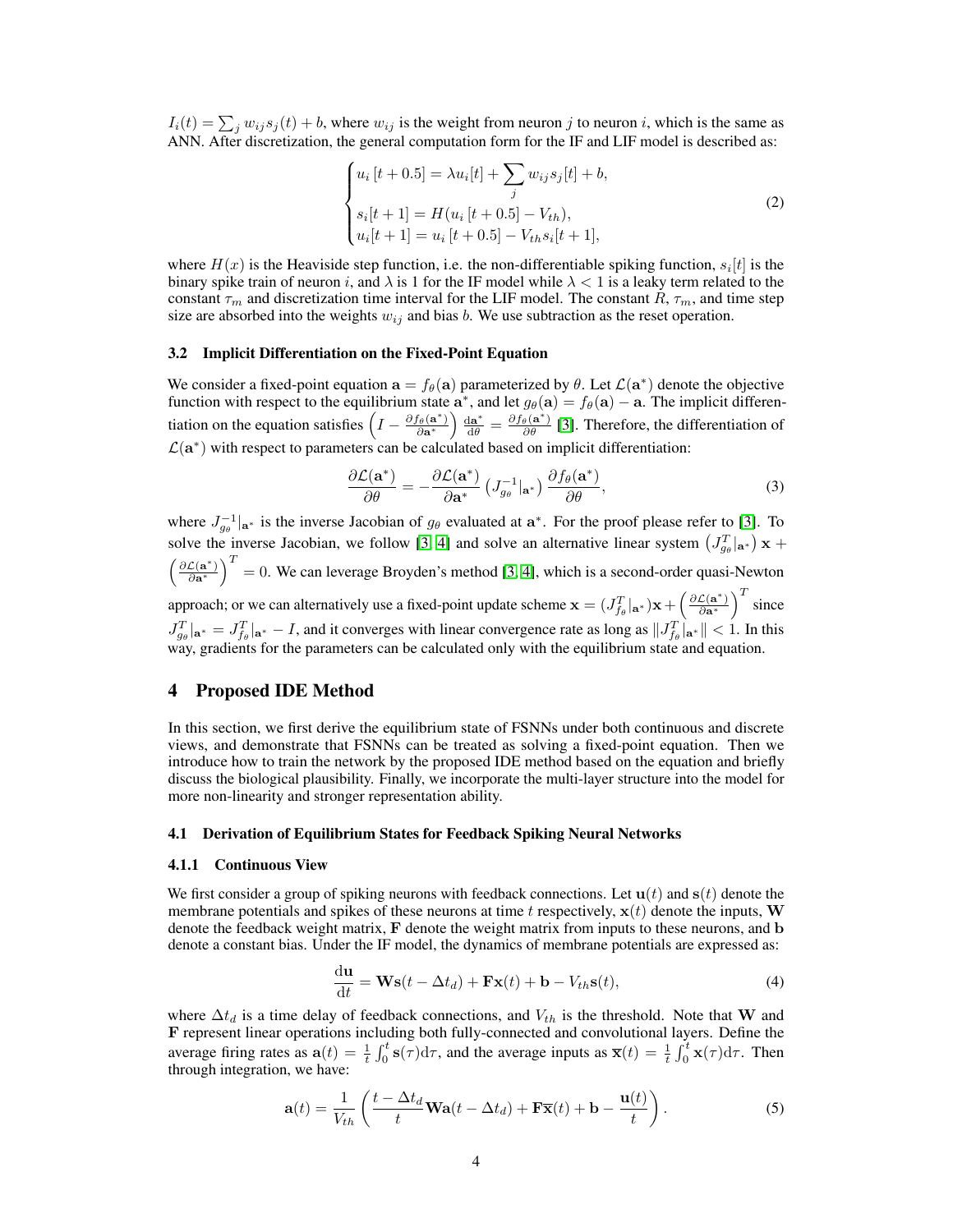Eq.[\(5\)](#page-3-0) roughly follows a fixed-point update scheme except the existence of  $u(t)$ . Now we dive into  $u(t)$ . Since neurons will not spike when the accumulated  $u(t)$  is negative, if  $v_i(t)$  =  $\left(\frac{t-\Delta t_d}{t}\mathbf{Wa}(t-\Delta t_d)+\mathbf{F}\mathbf{\overline{x}}(t)+\mathbf{b}\right)_i < 0$ , ideally neuron i generates no spike and its accumulated negative term remains in  $\mathbf{u}_i(t)$ . So  $\mathbf{u}_i(t)$  can be divided as  $\mathbf{u}_i(t) = \mathbf{u}_i^-(t) + \mathbf{u}_i^+(t)$ , where  $\frac{1}{t}\mathbf{u}_i^-(t) = \min(v_i(t), 0)$  is the remaining negative term, and  $\mathbf{u}_i^+(t)$  is the positive one typically bounded in the range between 0 and  $V_{th}$ . There could be random error in  $\mathbf{u}_i^+(t)$  in the context of random arrival of spikes rather than the average condition (e.g. the average is 0, but a large positive input followed by a negative one will generate an unexpected spike). Despite this, we can still assume  $\mathbf{u}_i^{\dagger}(t)$  to be bounded by a constant when average inputs converge. By this decomposition, we have the equation with the element-wise ReLU function (ReLU $(x) = \max(x, 0)$ ) and bounded  $\mathbf{u}^+(t)$ :

<span id="page-4-0"></span>
$$
\mathbf{a}(t) = \text{ReLU}\left(\frac{1}{V_{th}}\left(\frac{t - \Delta t_d}{t}\mathbf{Wa}(t - \Delta t_d) + \mathbf{F}\overline{\mathbf{x}}(t) + \mathbf{b}\right)\right) - \frac{1}{V_{th}}\frac{\mathbf{u}^+(t)}{t}.
$$
 (6)

<span id="page-4-1"></span>With Eq.[\(6\)](#page-4-0), we can derive that the average firing rate will gradually converge to an equilibrium state. **Theorem 1.** If the average inputs converge to an equilibrium point  $\overline{\mathbf{x}}(t) \to \mathbf{x}^*$ , and there exists  $constant\ c$  and  $\gamma < 1$  such that  $|\mathbf{u}_i^+(t)| \leq c, \forall i, t$  and  $\|\mathbf{W}\|_2 \leq \gamma V_{th}$ , then the average firing rates of *FSNN with continuous IF model in Eq.*[\(6\)](#page-4-0) will converge to an equilibrium point  $a(t) \rightarrow a^*$ , which satisfies the fixed-point equation  $\mathbf{a}^* = ReLU\Big(\frac{1}{V_{th}}\left(\mathbf{W}\mathbf{a}^* + \mathbf{F}\mathbf{x}^* + \mathbf{b}\right)\Big).$ 

The proof can be found in Appendix C. Theorem [1](#page-4-1) rigorously shows the equilibrium state under the IF model, and we can view the forward computation of FSNN as solving this fixed-point equation.

As for the LIF model, we can similarly define the weighted average firing rate  $\hat{\mathbf{a}}(t) = \frac{\int_0^t \kappa(t-\tau) \mathbf{s}(\tau) d\tau}{\int_0^t \kappa(t-\tau) d\tau}$  $\int_0^t \kappa(t-\tau) d\tau$ and the weighted average inputs  $\hat{\mathbf{x}}(t) = \frac{\int_0^t \kappa(t-\tau)\mathbf{x}(\tau) d\tau}{\int_0^t \kappa(t-\tau) d\tau}$  $\frac{\kappa(t-\tau)\mathbf{x}(\tau)d\tau}{\int_0^t \kappa(t-\tau)d\tau}$ , where  $\kappa(\tau) = \exp(-\frac{\tau}{\tau_m})$  is the response kernel of the LIF model. In this setting, however, there could be random errors caused by  $\mathbf{u}^+(t)$  as its denominator  $\int_0^t \kappa(t-\tau) d\tau$  does not go to infinity. We consider it as an approximate solver for the equilibrium with random errors, as shown in Proposition [1.](#page-4-2) Please refer to Appendix E for details.

<span id="page-4-2"></span>**Proposition 1.** If the weighted average inputs converge to an equilibrium point  $\hat{\mathbf{x}}(t) \to \mathbf{x}^*$ , and *there exists constant c and*  $\gamma < 1$  *such that*  $|\mathbf{u}_i^+(t)| \leq c, \forall i, t$  *and*  $\|\mathbf{W}\|_2 \leq \gamma V_{th}$ *, then the weighted average firing rates* ˆa(t) *of FSNN with continuous LIF model gradually approximate an equilibrium* point  $\mathbf{a}^*$  with bounded random errors, which satisfies  $\mathbf{a}^* = ReLU\Big(\frac{1}{V_{th}}\left(\mathbf{W}\mathbf{a}^* + \mathbf{F}\mathbf{x}^* + \mathbf{b}\right)\Big)$ .

#### 4.1.2 Discrete View

In practice, we will simulate SNNs with discretization. Now consider the computation in Eq.[\(2\)](#page-3-1). With feedback connections, the update equation of membrane potentials under the IF model is:

$$
\mathbf{u}[t+1] = \mathbf{u}[t] + \mathbf{W}\mathbf{s}[t] + \mathbf{F}\mathbf{x}[t] + \mathbf{b} - V_{th}\mathbf{s}[t+1],\tag{7}
$$

where we treat the feedback delay in one time step for simplicity. Define the average firing rates as  $a[t] = \frac{1}{t} \sum_{\tau=1}^{t} s[\tau]$ , the average inputs as  $\bar{x}[t] = \frac{1}{t+1} \sum_{\tau=0}^{t} x[\tau]$ , and  $u[0] = 0$ ,  $s[0] = 0$ . By summation, we have:

$$
\mathbf{a}[t+1] = \frac{1}{V_{th}} \left( \frac{t}{t+1} \mathbf{W} \mathbf{a}[t] + \mathbf{F} \overline{\mathbf{x}}[t] + \mathbf{b} - \frac{\mathbf{u}[t+1]}{t+1} \right).
$$
 (8)

<span id="page-4-3"></span>.

Different from the continuous view,  $a[t]$  is bounded in the range of [0, 1], since there could be at most t spikes during t time steps. Therefore,  $\mathbf{u}_i[t]$  will maintain both the negative terms and the exceeded positive ones. Similarly,  $\mathbf{u}_i[t] = \mathbf{u}_i^-[t] + \mathbf{u}_i^+[t]$ , where  $\frac{1}{t}\mathbf{u}_i^-[t] = \min(\max(v_i[t] - V_{th}, 0), v_i[t])$  is the exceeded term, and  $\mathbf{u}_i^+[t]$  is assumed to be bounded by a constant as previously indicated. Then:

$$
\mathbf{a}[t+1] = \sigma \left( \frac{1}{V_{th}} \left( \frac{t}{t+1} \mathbf{W} \mathbf{a}[t] + \mathbf{F} \overline{\mathbf{x}}[t] + \mathbf{b} \right) \right) - \frac{1}{V_{th}} \frac{\mathbf{u}^+[t+1]}{t+1}, \text{ where } \sigma(x) = \begin{cases} 1, & x > 1 \\ x, & 0 \le x \le 1 \\ 0, & x < 0 \end{cases} \tag{9}
$$

With Eq. [\(9\)](#page-4-3), we can derive the equilibrium state under discrete view.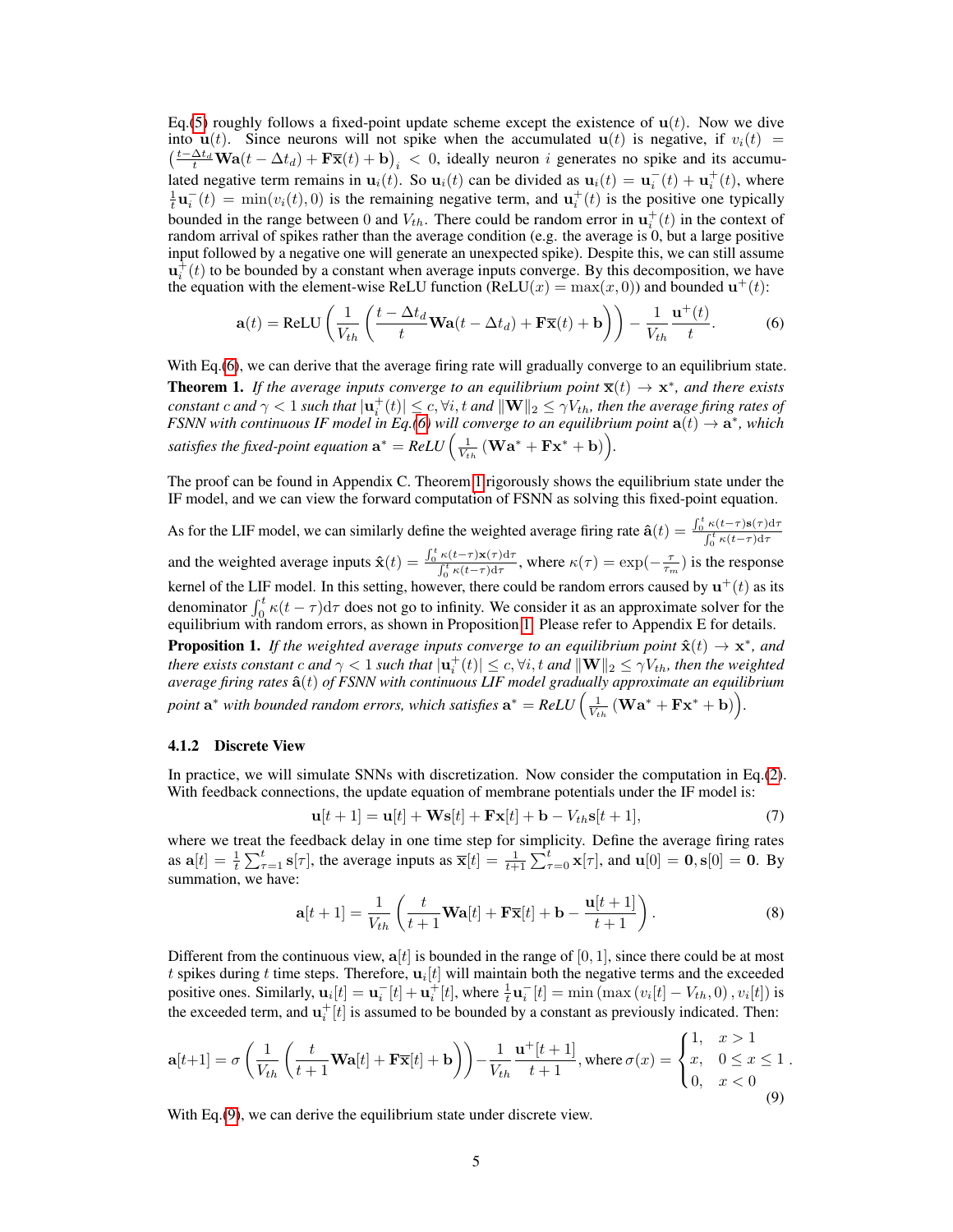**Theorem 2.** If the average inputs converge to an equilibrium point  $\overline{\mathbf{x}}[t] \to \mathbf{x}^*$ , and there exists  $constant\ c$  and  $\gamma < 1$  such that  $|{\bf u}_i^+[t]| \leq c, \forall i,t$  and  $\|{\bf W}\|_2 \leq \gamma V_{th}$ , then the average firing rates *of FSNN with discrete IF model in Eq.*[\(9\)](#page-4-3) will converge to an equilibrium point  $a[t] \rightarrow a^*$ , which satisfies the fixed-point equation  $\mathbf{a}^* = \sigma\left(\frac{1}{V_{th}}\left(\mathbf{W}\mathbf{a}^* + \mathbf{F}\mathbf{x}^* + \mathbf{b}\right)\right)$ .

The proof can be found in Appendix C. And for the LIF model, define the weighted average firing rate  $\hat{\mathbf{a}}[t] = \frac{\sum_{\tau=1}^{t} \lambda^{t-\tau} \mathbf{s}[\tau]}{\sum_{\tau=1}^{t} \lambda^{t-\tau}}$  and the weighted average inputs  $\hat{\mathbf{x}}[t] = \frac{\sum_{\tau=0}^{t} \lambda^{t-\tau} \mathbf{x}[\tau]}{\sum_{\tau=0}^{t} \lambda^{t-\tau}}$ , then we can similarly consider it as an approximation solver for the equilibrium state with random errors, as shown in Proposition [2.](#page-5-0) Please refer to Appendix E for details.

<span id="page-5-0"></span>**Proposition 2.** If the weighted average inputs converge to an equilibrium point  $\hat{\mathbf{x}}[t] \rightarrow \mathbf{x}^*$ , and *there exists constant c and*  $\gamma < 1$  *such that*  $|\mathbf{u}_i^+[t]| \leq c, \forall i, t$  *and*  $\|\mathbf{W}\|_2 \leq \gamma V_{th}$ *, then the weighted average firing rates* ˆa[t] *of FSNN with discrete LIF model gradually approximate an equilibrium* point  $\mathbf{a}^*$  with bounded random errors, which satisfies  $\mathbf{a}^* = \sigma\left(\frac{1}{V_{th}}\left(\mathbf{W}\mathbf{a}^* + \mathbf{F}\mathbf{x}^* + \mathbf{b}\right)\right)$ .

#### 4.2 Training of Feedback Spiking Neural Networks

Based on the derivation in Section [4.1,](#page-3-2) we can view the forward computation of FSNNs as a black-box solver for the fixed-point equilibrium equations, with some errors caused by finite time steps or the LIF model. Then we assume the (weighted) average firing rates  $a[T]$  after T time steps approximately follow the equations. We will demonstrate how to train FSNNs and its biological plausibility.

#### <span id="page-5-1"></span>4.2.1 Loss and Gradient Computation

Suppose that we simulate the SNN by T time steps. Let  $a[T]$  denote the final (weighted) average firing rates. We configure a readout layer after these spiking neurons, which performs as a fully-connected classification layer, with the number of outputs as class numbers. We assume that these neurons will not spike or reset, and do classification based on the accumulated membrane potential. Then the outputs are equivalent as a linear transformation on  $a[T]$ , i.e.  $o = W^o a[T]$ . The loss L is defined on o and labels y by commonly used loss functions  $\mathcal{L}(\mathbf{o}, \mathbf{y})$ , and we leverage the cross-entropy loss.

Let  $f_{\theta}$  denote the function in fixed-point equation, e.g.  $f_{\theta}(\mathbf{a}^*, \mathbf{x}^*) = \sigma \left(\frac{1}{V_{th}} (\mathbf{W}\mathbf{a}^* + \mathbf{F}\mathbf{x}^* + \mathbf{b})\right)$ . The gradient for parameters can be calculated based on the implicit differentiation as described in Section [3.2](#page-3-3) by substituting  $a^*$  with  $a[T]$ . Then parameters can be optimized based on common gradient descent methods, e.g. SGD [\[35\]](#page-11-5) and its variants. A pseudocode is presented in Appendix B.

### 4.2.2 Biological Plausibility of Implicit Differentiation

While implicit differentiation may seem too abstract for information propagation compared with backpropagation, we will briefly discuss the biological possibility for this calculation and its connection to the Hebbian learning rule [\[10\]](#page-10-16). Consider the equilibrium state  $\mathbf{a}^*$  following  $\mathbf{a}^* = f_\theta(\mathbf{a}^*, \mathbf{x}^*) =$  $\text{ReLU}\left(\frac{1}{V_{th}}\left(\mathbf{W}\mathbf{a}^* + \mathbf{F}\mathbf{x}^* + \mathbf{b}\right)\right).$  Let  $\mathbf{m} = f'_{\theta}(\mathbf{a}^*, \mathbf{x}^*) = H\left(\frac{1}{V_{th}}\left(\mathbf{W}\mathbf{a}^* + \mathbf{F}\mathbf{x}^* + \mathbf{b}\right)\right) =$  $H(\mathbf{a}^*), \mathbf{M} = \text{Diag}(\mathbf{m}), \widetilde{\mathbf{W}} = \mathbf{M}\mathbf{W}, \text{ where } H(x) = \begin{cases} 1, & x > 0 \\ 0, & x < 0 \end{cases}$  $\begin{cases} 0, & \text{if } x \leq 0 \\ 0, & \text{if } x \leq 0 \end{cases}$ . As indicated in Section [3.2,](#page-3-3) the gradient can be calculated as  $\nabla_{\theta} \mathcal{L} = \left(\frac{\partial \mathcal{L}}{\partial \theta}\right)^{T} = \left(\frac{\partial f_{\theta}(\mathbf{a^{*}}, \mathbf{x^{*}})}{\partial \theta}\right)^{T} \left(I - \frac{1}{V_{th}} \widetilde{\mathbf{W}}^{T}\right)^{-1} \left(\frac{\partial \mathcal{L}}{\partial \mathbf{a^{*}}}\right)^{T}$ , and we can leverage a fixed-point update scheme to solve for  $\beta^* = \left(I - \frac{1}{V_{th}}\widetilde{\mathbf{W}}^T\right)^{-1} \left(\frac{\partial \mathcal{L}}{\partial \mathbf{a}^*}\right)^T$  by iterating  $\beta^{k+1} = \frac{1}{V_{th}} \widetilde{W}^T \beta^k + \frac{\partial \mathcal{L}}{\partial \mathbf{a}^*}, \beta^k \to \beta^*$ . This can be viewed as computing another equilibrium for these neurons: in this stage, neurons receive the inputs  $\frac{\partial \mathcal{L}}{\partial \mathbf{a}^*}$  and they use the inverse directions of connections with a mask (M can be viewed as a mask matrix based on the firing condition in the first stage, which may be realized by some inhibition mechanisms) to compute for the equilibrium  $\beta^*$ . If W is symmetric and  $V_{th} = 1$ , it is similar to the energy-based method equilibrium propagation [\[36\]](#page-11-15) to use the same weight as the forward computation for a second equilibrium computation. Plugging  $\beta^*$  into the gradient and calculating  $\left(\frac{\partial f_\theta(\mathbf{a}^*, \mathbf{x}^*)}{\partial \theta}\right)^T$  explicitly, we have:  $\nabla_{\mathbf{W}} \mathcal{L} = \frac{1}{V_{th}} \mathbf{M} \boldsymbol{\beta}^* \mathbf{a}^{*T}, \nabla_{\mathbf{F}} \mathcal{L} = \frac{1}{V_{th}} \mathbf{M} \boldsymbol{\beta}^* \mathbf{x}^{*T}$ . It is interesting to find that the change of weight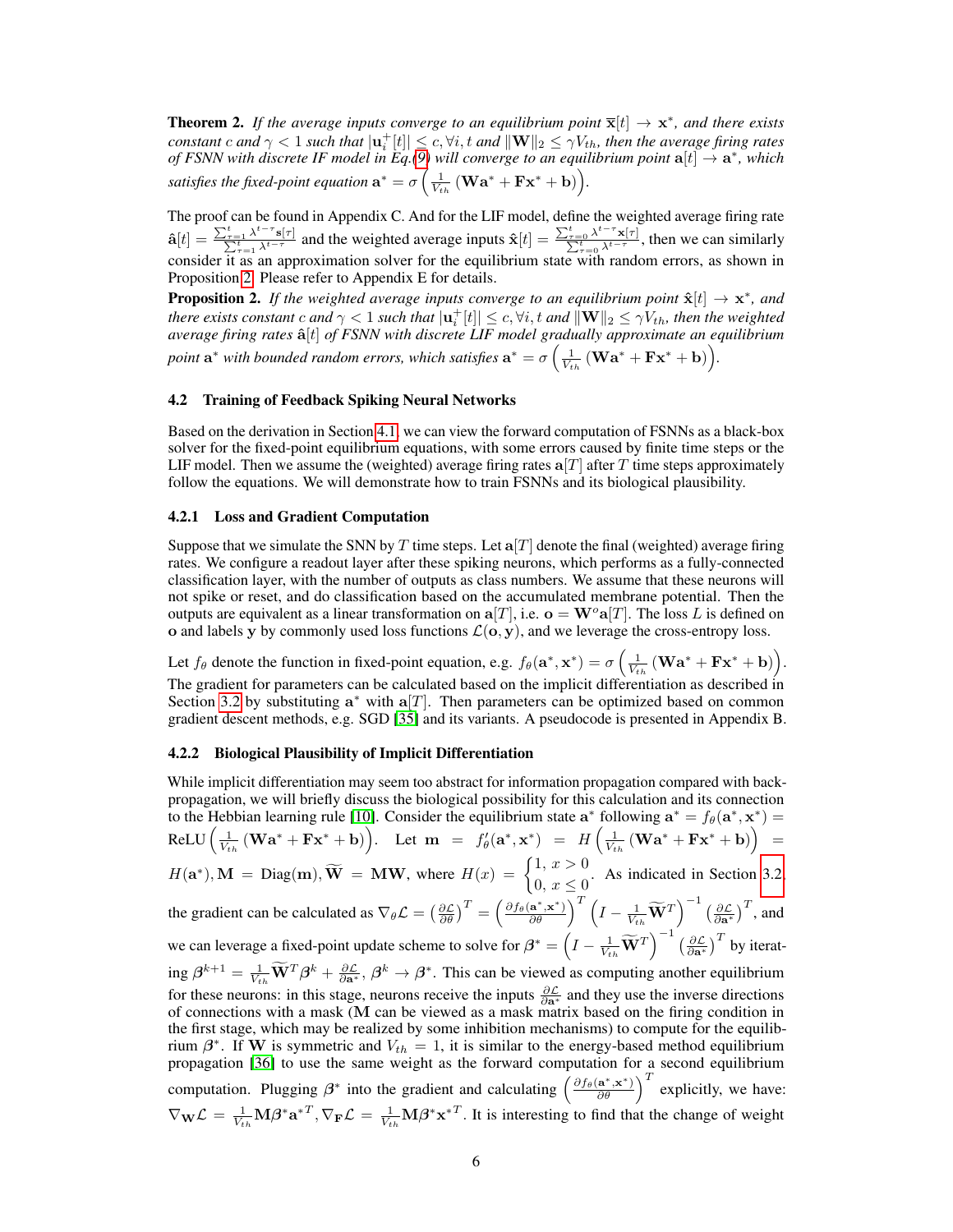from neuron j to neuron i is proportional to the the equilibrium state of neuron j in the first stage and that of neuron  $i$  in the second stage, and is related to whether neuron  $i$  fires in the first stage, because  $\nabla_{\mathbf{W}_{i,j}} \mathcal{L} = \frac{1}{V_{th}} m_i \beta_i^* a_j^* , \nabla_{\mathbf{F}_{i,j}} \mathcal{L} = \frac{1}{V_{th}} m_i \beta_i^* x_j^*$ . It is to some extent similar to the locally updated Hebbian learning rule  $\Delta w_{i,j} \propto x_i x_j$  meaning that neurons wire together if they fire together [\[10\]](#page-10-16), except that we take average firing rates and some temporal information (two stages) into account. Therefore, implicit differentiation calculation is only related to two equilibrium states by the neurons with a mask possibly realized by inhibition mechanisms, and may correspond to modified locally updated rules, which is more biologically plausible than BPTT with surrogate derivatives for SNNs. Please note that 'biological plausibility' here is a brief discussion in the context of the above properties, while there may be other aspects of biological implausibility as well.

#### 4.3 Incorporating Multi-layer Structure into The Feedback Model

The multi-layer structure is commonly adopted in ANNs due to its stronger non-linearity and representation ability. To enhance the non-linearity of the fixed-point equilibrium equation, we propose to incorporate multi-layer structure into FSNNs as well. We configure  $N$  subgroups of neurons as different layers, where the inputs have connections to the first layer, the  $(l - 1)$ -th layer has connections to the l-th layer, and the last layer has feedback connections to the first layer. Let  $\mathbf{u}^{l}(t)$  and  $\mathbf{s}^{l}(t)$  denote the *l*-th layer,  $\mathbf{x}(t)$  denote the inputs,  $\mathbf{W}^{1}$  denote the feedback connection from the last layer to the first layer, and  $\mathbf{F}^l$  denote the weight from the  $(l-1)$ -th layer (or input) to the l-th layer. The discrete update equations of membrane potentials are expressed as:

$$
\begin{cases} \mathbf{u}^{1}[t+1] = \lambda \mathbf{u}^{1}[t] + \mathbf{W}^{1} \mathbf{s}^{N}[t] + \mathbf{F}^{1} \mathbf{x}[t] + \mathbf{b}^{1} - V_{th} \mathbf{s}^{1}[t+1], \\ \mathbf{u}^{l+1}[t+1] = \lambda \mathbf{u}^{l+1}[t] + \mathbf{F}^{l+1} \mathbf{s}^{l}[t+1] + \mathbf{b}^{l+1} - V_{th} \mathbf{s}^{l+1}[t+1], \quad l = 1, 2, \cdots, N-1. \end{cases}
$$
(10)

An illustration figure is presented in Appendix A. With similar definitions of average firing rates  $\mathbf{a}^{l}[t]$ for different layers, and  $\mathbf{u}_i^l[t] = \mathbf{u}_i^l$  $^{-}[t] + \mathbf{u}_i^l$  $^{+}[t]$ , we have the equilibrium state as the following.

**Theorem 3.** If the average inputs converge to an equilibrium point  $\overline{\mathbf{x}}[t] \to \mathbf{x}^*$ , and there exists  $\emph{constant}$   $c$  and  $\gamma < 1$  such that  $|\mathbf{u}^l_i\>$  $\mathbf{F}[t] \leq c, \forall i, l, t \text{ and } ||\mathbf{W}^1||_2 ||\mathbf{F}^N||_2 \cdots ||\mathbf{F}^2||_2 \leq \gamma V_{th}^N$ , then the *average firing rates of multi-layer FSNN with discrete IF model will converge to equilibrium points*  ${\bf a}^l[t]\to{\bf a}^{l^*}$ , which satisfy the fixed-point equations  ${\bf a}^{1^*}=f_1$   $(f_N\circ\cdots\circ f_2({\bf a}^{1^*}),{\bf x}^*)$  and  ${\bf a}^{l+1^*}=$  $f_{l+1}(\mathbf{a}^{l*})$ , where  $f_1(\mathbf{a}, \mathbf{x}) = \sigma\left(\frac{1}{V_{th}}(\mathbf{W}^1\mathbf{a} + \mathbf{F}^1\mathbf{x} + \mathbf{b}^1)\right)$  and  $f_l(\mathbf{a}) = \sigma\left(\frac{1}{V_{th}}(\mathbf{F}^l\mathbf{a} + \mathbf{b}^l)\right)$ .

The proof can be found in Appendix D. There is also a similar proposition for the LIF model, please refer to Appendix E for details. We will do classification based on the (weighted) average firing rate of the last layer and calculate the implicit differentiation for the equation on  $\mathbf{a}^{N}[T]$ . The loss, solution for implicit differentiation, and optimization methods are the same as those in Section [4.2.1.](#page-5-1)

# <span id="page-6-1"></span>5 Experiments

In this section, we conduct extensive experiments to demonstrate the superior performance of our proposed method. Please refer to Appendix F for implementation details, including restrictions on the spectral norm and batch normalization, as well as training parameters. Since few previous methods leverage feedback architectures, we compare the results of our IDE method for FSNNs with most feedforward SNNs and report network structures<sup>[2](#page-6-0)</sup> as well as the number of neurons and parameters during computation (calculated according to the papers or released codes) for comparison.

## 5.1 MNIST and Fashion-MNIST

We first evaluate our method on simple static image datasets including MNIST [\[19\]](#page-11-18) and Fashion-MNIST [\[43\]](#page-12-6), and compare the results with other directly trained SNNs [\[21,](#page-11-0) [41,](#page-12-0) [38,](#page-11-1) [14,](#page-10-4) [45,](#page-12-5) [46\]](#page-12-3) or similar ANNs. Inputs are the same images with binary or real values at all time steps, which can be

<span id="page-6-0"></span><sup>&</sup>lt;sup>2</sup>The notations are: '64C5' means a convolution with 64 output channels and kernel size 5, 's' after '64C5' means convolution with stride 2 while 'u' after that means a transposed convolution to upscale  $2\times$ , 'P2' means average pooling with size 2, '400' means fully-connected to 400 neurons, and 'F' means feedback layers.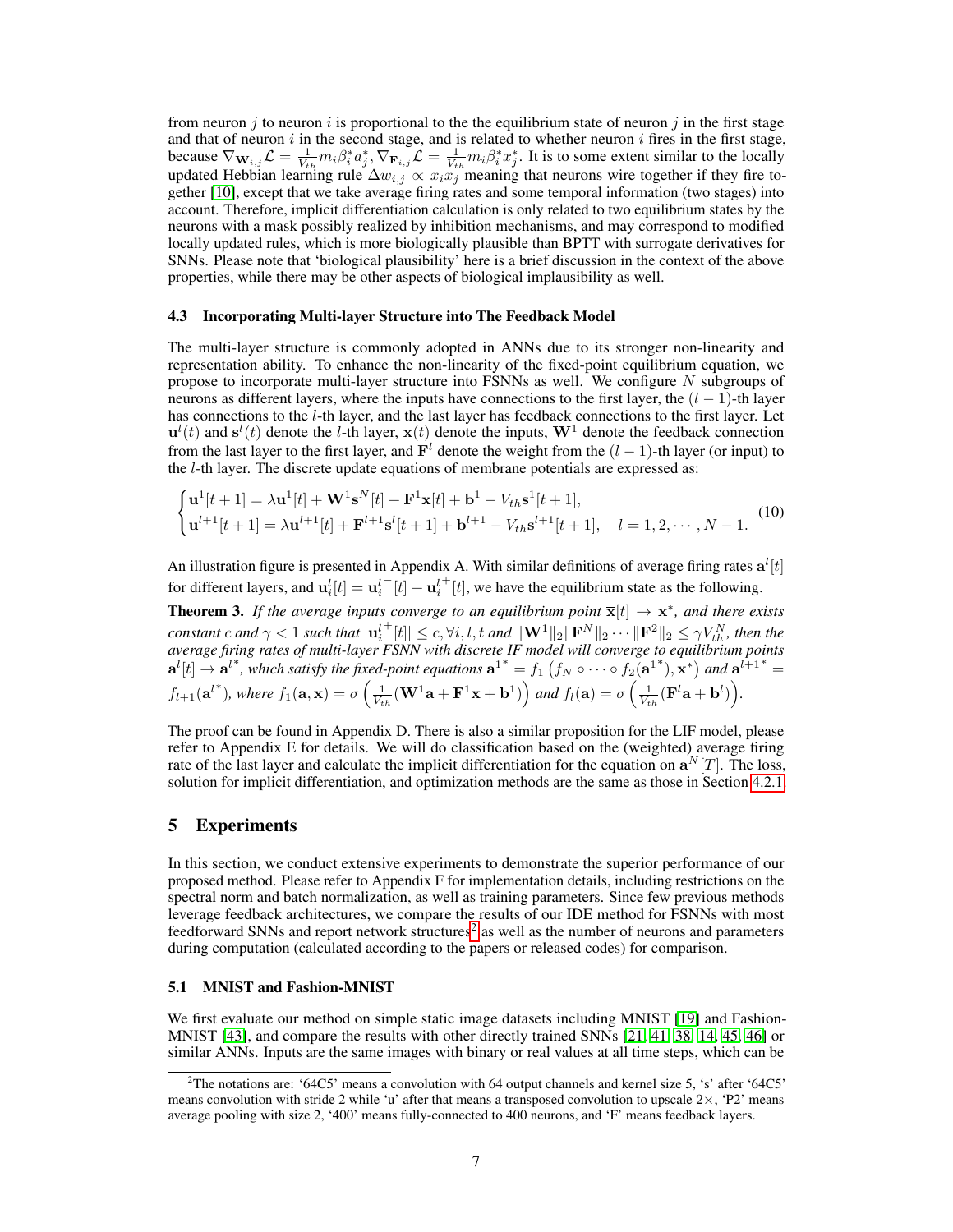regarded as input currents [\[46\]](#page-12-3). We leverage single-layer FSNNs, and adopt convolutional layers for MNIST while using fully-connected layers for Fashion-MNIST following [\[45\]](#page-12-5). As shown in Table [1,](#page-7-0) our models achieve comparable or better results with fewer neurons and parameters in a relatively small number of time steps, compared with other direct SNN training methods on feedforward or feedback architectures. Especially, our model achieves superior results on Fashion-MNIST with the similar structure in only  $\overline{5}$  time steps. The LIF model performs slightly better than the IF model, probably because it leverages temporal information by encoding weighted average firing rates.

|                       | Method                | Network structure            | Time steps | $Mean \pm Std$       | <b>Best</b> |                | Neurons Params |
|-----------------------|-----------------------|------------------------------|------------|----------------------|-------------|----------------|----------------|
|                       | BP [21]               | 20C5-P2-50C5-P2-200<br>>200  |            |                      | 99.31%      | 33K            | 518K           |
|                       | <b>STBP</b> [41]      | 15C5-P2-40C5-P2-300          | 30         |                      | 99.42%      | 26K            | 607K           |
|                       | <b>SLAYER [38]</b>    | 12C5-P2-64C5-P2              | 300        | 99.36% $\pm 0.05\%$  | 99.41\%     | 28K            | 51K            |
|                       | HM2BP [14]            | 15C5-P2-40C5-P2-300          | 400        | 99.42% ± 0.11%       | 99.49%      | 26K            | 607K           |
|                       | <b>ST-RSBP [45]</b>   | 15C5-P2-40C5-P2-300          | 400        | $99.57\%\pm0.04\%$   | $99.62\%$   | 26K            | 607K           |
| <b>TSSL-BP [46]</b>   |                       | 15C5-P2-40C5-P2-300          | 5          | 99.50% ± 0.02%       | 99.53%      | 26K            | 607K           |
| <b>IDE-IF</b> (ours)  |                       | 64C5s (F64C5)                | 30         | 99.49% ± 0.04%       | 99.55%      | 13K            | 229K           |
| <b>IDE-LIF</b> (ours) |                       | 64C5s (F64C5)                | 30         | 99.53% ±0.04%        | 99.59%      | 13K            | 229K           |
| <b>Fashion-MNIST</b>  |                       |                              |            |                      |             |                |                |
|                       | Method                | Network structure Time steps |            | $Mean \pm Std$       | <b>Best</b> | Neurons Params |                |
|                       | ANN [45]              | 512-512                      |            |                      | 89.01%      | 1.8K           | 670K           |
|                       | HM2BP [45]            | 400-400                      | 400        |                      | 88.99%      | 1.6K           | 478K           |
|                       | TSSL-BP [46]          | 400-400                      | 5          | 89.75% ±0.03%        | 89.80%      | 1.6K           | 478K           |
|                       | <b>ST-RSBP [45]</b>   | 400 (F400)                   | 400        | $90.00\% \pm 0.14\%$ | 90.13%      | 1.2K           | 478K           |
|                       | <b>IDE-IF</b> (ours)  | 400 (F400)                   | 5          | $90.04\%\pm0.09\%$   | $90.14\%$   | 1.2K           | 478K           |
|                       | <b>IDE-LIF</b> (ours) | 400 (F400)                   | 5          | $90.07\%\pm0.10\%$   | $90.25\%$   | 1.2K           | 478K           |

<span id="page-7-0"></span>Table 1: Performance on MNIST and Fashion-MNIST. Results are based on 5 runs of experiments. **MNIST** 

#### 5.2 N-MNIST

We also evaluate our method on the neuromorphic dataset N-MNIST [\[28\]](#page-11-19), whose inputs are spikes collected by dynamic vision sensors. We follow the same data pre-possessing as [\[46\]](#page-12-3) and take 30 time steps, and we can view the (weighted) average inputs gradually converge to that at the last time step. Table [2](#page-7-1) demonstrates the comparison results of our models and other directly trained models [\[14,](#page-10-4) [38,](#page-11-1) [46,](#page-12-3) [42\]](#page-12-1). It shows that our method can achieve satisfactory performance on neuromorphic data as well. Especially, only 30 time steps are required by our method for satisfactory performance.

Table 2: Performance on N-MNIST. Results are based on 5 runs of experiments.

<span id="page-7-1"></span>

| Method                | Network structure Time steps |     | $Mean \pm Std$       | <b>Best</b> | Neurons Params |       |
|-----------------------|------------------------------|-----|----------------------|-------------|----------------|-------|
| HM2BP [14]            | 400-400                      | 600 | $98.88\% \pm 0.02\%$ | 98.88%      | 3K             | 1.1M  |
| <b>SLAYER</b> [38]    | 500-500                      | 300 | 98.89%±0.06%         | 98.95%      | 3K             | 1.4M  |
| <b>SLAYER</b> [38]    | 12C5-P2-64C5-P2              | 300 | $99.20\% + 0.02\%$   | $99.22\%$   | 40K            | 61K   |
| <b>TSSL-BP</b> [46]   | 12C5-P2-64C5-P2              | 30  | $99.23\% + 0.05\%$   | 99.28%      | 40K            | 61K   |
| STBP w/o NeuNorm [42] | $\text{CNN}^1$               | 60  |                      | 99.44%      | 414K           | 17.3M |
| <b>IDE-IF</b> (ours)  | 64C5s (F64C5)                | 30  | $99.30\% + 0.04\%$   | 99.35%      | 21K            | 291K  |
| <b>IDE-LIF</b> (ours) | 64C5s (F64C5)                | 30  | $99.42\% + 0.04\%$   | $99.47\%$   | 21K            | 291K  |

1 128C3-128C3-P2-128C3-256C3-P2-1024

## 5.3 CIFAR-10 and CIFAR-100

Then we evaluate our method on more complex CIFAR-10 and CIFAR-100 datasets [\[17\]](#page-10-17). We leverage multi-layer FSNNs with structures modified from AlexNet and CIFARNet proposed in [\[42\]](#page-12-1), as indicated in the footnote of Table [3.](#page-8-0) We compare our model with SNNs converted from ANNs [\[37,](#page-11-11) [8,](#page-10-0) [32,](#page-11-12) [44\]](#page-12-4) and directly trained SNNs [\[42,](#page-12-1) [46,](#page-12-3) [20,](#page-11-20) [40\]](#page-12-7). For CIFAR-100, no result of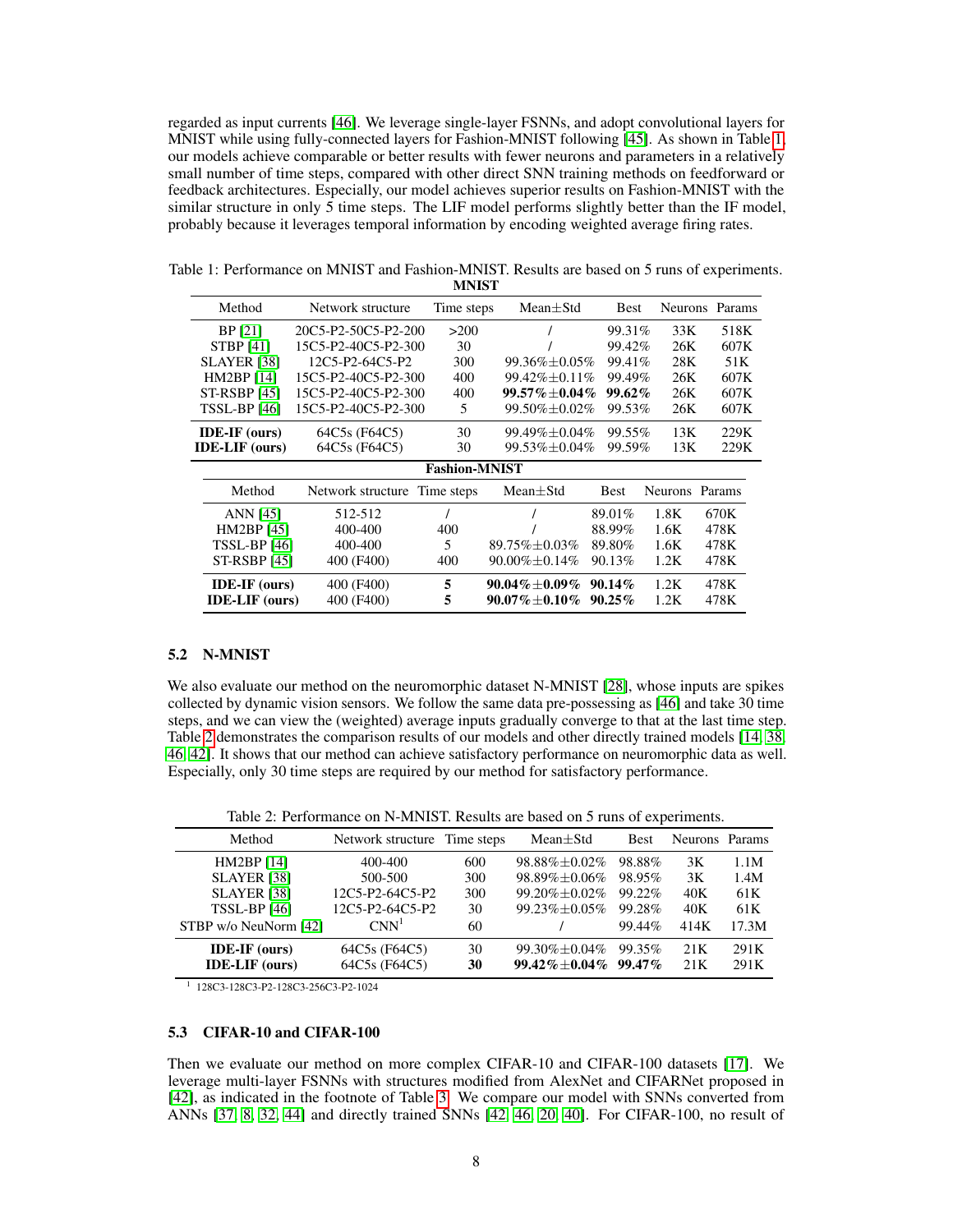directly trained SNN is reported, so we only compare with the converted ones. Table [3](#page-8-0) demonstrates the superior results of our directly trained models with fewer neurons and parameters in a small number of time steps. Especially, our model can outperform the state-of-the-art SNN performance on CIFAR-100 with only 30 time steps, and achieves 1.59% accuracy improvement when 100 time steps are adopted. Please refer to Appendix G for more comparison results between IF and LIF models.

<span id="page-8-0"></span>Table 3: Performance on CIFAR-10 and CIFAR-100. Results are based on 5 runs of experiments.

CIFAR-10

| Method                  | Network structure Time steps |         | $Mean + Std$         | <b>Best</b> | Neurons Params |       |
|-------------------------|------------------------------|---------|----------------------|-------------|----------------|-------|
| ANN-SNN [8]             | <b>CIFARNet</b>              | 400-600 |                      | $90.61\%$   | 726K           | 45M   |
| <b>ANN-SNN [37]</b>     | $VGG-16$                     | 2500    |                      | 91.55%      | 311K           | 15M   |
| ANN-SNN [8]             | $VGG-16$                     | 400-600 |                      | 92.26%      | 318K           | 40M   |
| Hybrid Training [32]    | $VGG-16$                     | 100     |                      | 91.13%      | 318K           | 40M   |
| <b>STBP</b> [42]        | AlexNet                      | 12      |                      | 85.24%      | 595K           | 21M   |
| <b>TSSL-BP</b> [46]     | <b>AlexNet</b>               | 5       | 88.98% ± 0.27%       | 89.22%      | 595K           | 21M   |
| <b>STBP</b> [42]        | <b>CIFARNet</b>              | 12      |                      | $90.53\%$   | 726K           | 45M   |
| <b>TSSL-BP</b> [46]     | <b>CIFARNet</b>              | 5       |                      | 91.41%      | 726K           | 45M   |
| Surrogate gradient [20] | $VGG-9$                      | 100     |                      | $90.45\%$   | 274K           | 5.9M  |
| $ASF-BP[40]$            | VGG-7                        | 400     |                      | 91.35%      | >240K          | >30M  |
| <b>IDE-LIF</b> (ours)   | AlexNet-F                    | 30      | $91.74\% \pm 0.09\%$ | 91.92%      | 159K           | 3.7M  |
| <b>IDE-LIF</b> (ours)   | AlexNet-F                    | 100     | $92.03\% + 0.07\%$   | $92.15\%$   | 159K           | 3.7M  |
| <b>IDE-LIF</b> (ours)   | <b>CIFARNet-F</b>            | 30      | $92.08\% \pm 0.14\%$ | 92.23%      | 232K           | 11.8M |
| <b>IDE-LIF</b> (ours)   | <b>CIFARNet-F</b>            | 100     | $92.52\%\pm0.17\%$   | $92.82\%$   | 232K           | 11.8M |

<sup>1</sup> AlexNet [\[42\]](#page-12-1): 96C3-256C3-P2-384C3-P2-384C3-256C3-1024-1024

<sup>2</sup> AlexNet-F: 96C3s-256C3-384C3s-384C3-256C3 (F96C3u)

<sup>3</sup> CIFARNet [\[42\]](#page-12-1): 128C3-256C3-P2-512C3-P2-1024C3-512C3-1024-512

<sup>4</sup> CIFARNet-F: 128C3s-256C3-512C3s-1024C3-512C3 (F128C3u) CIFAR-100

| Method                                                                       | Network structure Time steps                        |                        | $Mean \pm Std$                                                                        | <b>Best</b>                             | Neurons Params               |                           |
|------------------------------------------------------------------------------|-----------------------------------------------------|------------------------|---------------------------------------------------------------------------------------|-----------------------------------------|------------------------------|---------------------------|
| <b>ANN</b> [37]<br><b>ANN-SNN [37]</b><br>ANN-SNN [8]<br><b>ANN-SNN [44]</b> | VGG-16<br>$VGG-16$<br>$VGG-16$<br>$VGG-*$           | 2500<br>400-600<br>300 |                                                                                       | $71.22\%$<br>70.77%<br>70.55%<br>71.84% | 311K<br>311K<br>318K<br>540K | 15M<br>15M<br>40M<br>9.7M |
| <b>IDE-IF</b> (ours)<br><b>IDE-IF</b> (ours)<br>$IDE-IF$ (ours)              | <b>CIFARNet-F</b><br>AlexNet-F<br><b>CIFARNet-F</b> | 30<br>100<br>100       | $71.56\% + 0.31\%$ 72.10%<br>$72.02\% \pm 0.16\%$ 72.23%<br>$73.07\% + 0.21\%$ 73.43% |                                         | 232K<br>159K<br>232K         | 14.8M<br>5.2M<br>14.8M    |

#### 5.4 Convergence to the Equilibrium

To verify the convergence of FSNNs to equilibrium states, we plot the difference norm on the fixedpoint equation at each time step, i.e.  $||f_{\theta}(\mathbf{a}[t]) - \mathbf{a}[t]||$ , where  $x = f_{\theta}(x)$  is the fixed-point equation and  $a[t]$  is the (weighted) average firing rate at time step t. Figure [1](#page-9-0) demonstrates the convergence of different models. It is almost the same among different samples. Since the numerical precision of firing rates is only  $\frac{1}{t}$ , there would be a certain convergence error due to the finite time steps. And for the LIF model, there could be random errors compared with the IF model, as indicated in Section [4.](#page-3-4) The results conform to the theorems as the difference norm gradually decreases, i.e. firing rates converge to the equilibrium following the equation. It also indicates that exact precision is not necessary for satisfactory performance. Networks with fewer neurons converge faster, so a smaller number of time steps is needed, explaining why only 5 time steps are enough in the Fashion-MNIST experiment. For results on more datasets and different time steps, please refer to Appendix G.

## 5.5 Training Memory Costs

As described in the Introduction, an important advantage of our method is that we can avoid the large memory costs, from which the methods that backpropagate along the computational graph would suffer. To quantify this ease of training, we compare the GPU memory costs of our method and the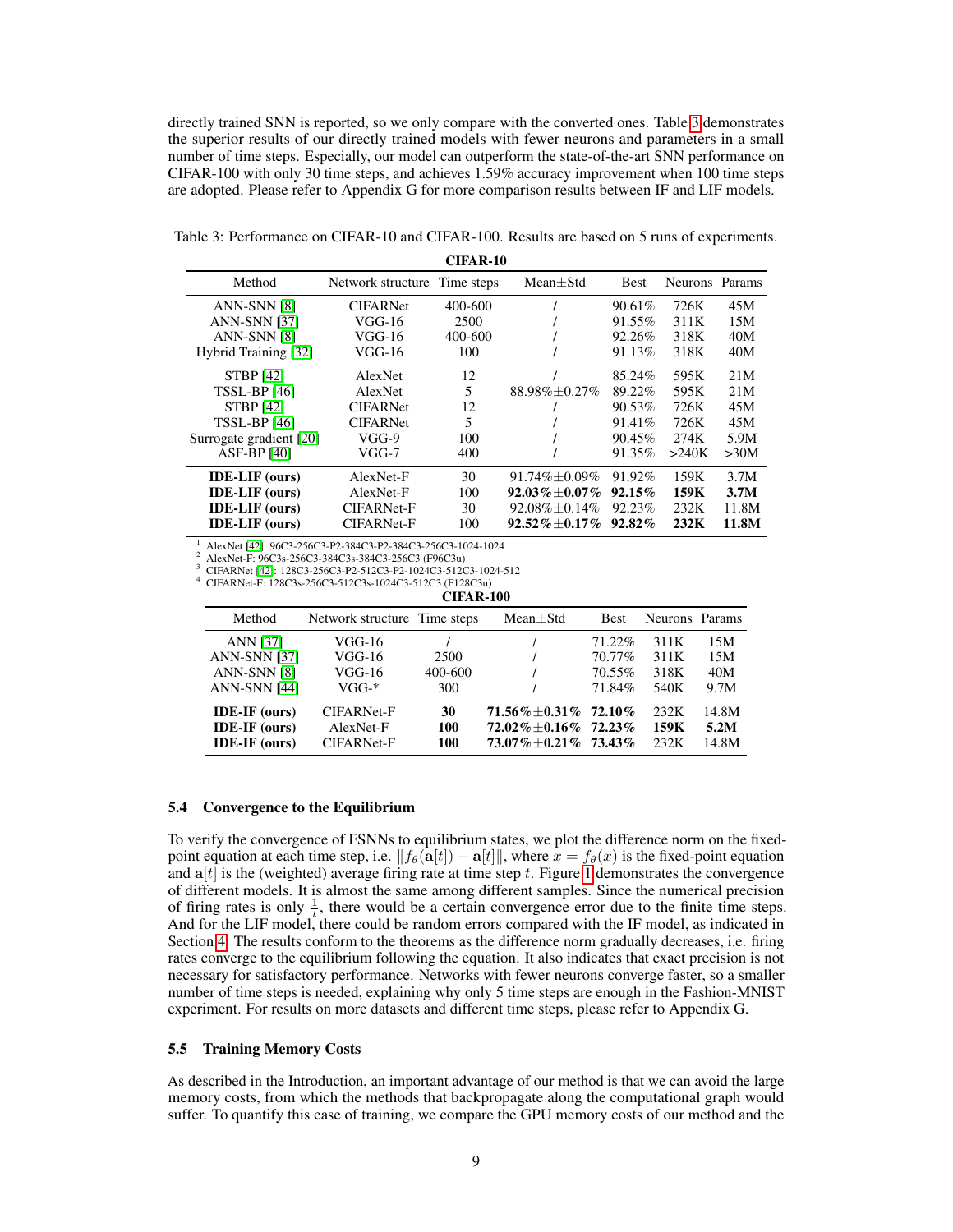<span id="page-9-0"></span>

Figure 1: Convergence to the equilibrium of different models on a random sample in 100 time steps.

representative STBP method [\[41,](#page-12-0) [42\]](#page-12-1). The architecture and training settings are the same, and the results are shown in Table [4.](#page-9-1) It well illustrates the smaller memory costs of our method, which is also agnostic to time steps. Meanwhile, our method could achieve higher performance.

#### 5.6 Firing Sparsity

As for the efficient neuromorphic computation, the firing rate is an important statistic since the energy consumption is proportional to the number of spikes. We calculate the average firing rate of trained models, and compare the IF and LIF model trained by our IDE method, as well as the LIF model trained by STBP method [\[41,](#page-12-0) [42\]](#page-12-1) with the same structure. The results in Table [5](#page-9-2) demonstrate the firing sparsity of our model, as the average firing rate is only around or less than 0.7%. And it shows that the LIF model has a slightly sparser response compared with the IF model. We note that TSSL-BP [\[46\]](#page-12-3) also reported the statistics about firing rate. According to their results, their trained model on CIFAR-10 has a roughly total 9.86% firing rate within 5 time steps. So it is interesting to find that our models have fewer spikes than theirs, even if we have more time steps (30 vs. 5), not to mention that our models have fewer neurons. The results also show that the model trained by our method has sparser spikes compared with STBP, demonstrating the superiority of our method.

Table 4: Comparison of training memory costs and accuracy between training methods. The model is trained on CIFAR-10 with AlexNet-F structure and LIF model.

<span id="page-9-2"></span>Table 5: The average firing rate of trained models. The model is trained on CIFAR-10 with AlexNet-F structure and 30 time steps.

<span id="page-9-1"></span>

|                                                                                                                 |            |                      |                 | Laver   | <b>IDE-IF</b> | <b>IDE-LIF</b> | STBP-LIF* |
|-----------------------------------------------------------------------------------------------------------------|------------|----------------------|-----------------|---------|---------------|----------------|-----------|
| Method                                                                                                          | Time steps | Accuracy             | GPU memory      | Layer 1 | 0.0172        | 0.0166         | 0.0190    |
| IDE (ours)                                                                                                      | 30         | $91.74\% \pm 0.09\%$ | 2.8G            | Layer 2 | 0.0041        | 0.0039         | 0.0082    |
| $STBP^*$                                                                                                        | 30         | 87.18%               | 11G             | Layer 3 | 0.0025        | 0.0024         | 0.0113    |
| IDE (ours)                                                                                                      | 100        | $92.03\% \pm 0.07\%$ | 2.8G            | Layer 4 | 0.0008        | 0.0008         | 0.0055    |
| $STBP^*$                                                                                                        | 100        |                      | out of memory   | Layer 5 | 0.0200        | 0.0177         | 0.0108    |
|                                                                                                                 |            |                      | $(\approx 36G)$ | Total   | 0.0070        | 0.0066         | 0.0102    |
| the contract of the contract of the contract of the contract of the contract of the contract of the contract of |            |                      |                 |         |               |                |           |

Our implementation

Our implementation

# 6 Conclusion

In this work, we propose a novel training method for feedback spiking neural networks based on implicit differentiation on the equilibrium state. We first derive the equilibrium states of (weighted) average firing rates for the IF and the LIF models of FSNNs under both continuous and discrete views. Then we propose to optimize parameters of FSNNs only based on the implicit differentiation on the underlying fixed-point equation. This enables the backward procedure to be decoupled from the forward computational graph and therefore avoids the common training problems for SNNs, such as non-differentiability and large memory costs. Meanwhile, we briefly discuss the biological plausibility for the calculation of implicit differentiation, which only requires computing another equilibrium and is related to the locally updated Hebbian learning rule. Extensive experiments demonstrate the superior results of our method and models with fewer neurons and parameters in a small number of time steps, and the spikes are sparser in our trained models as well.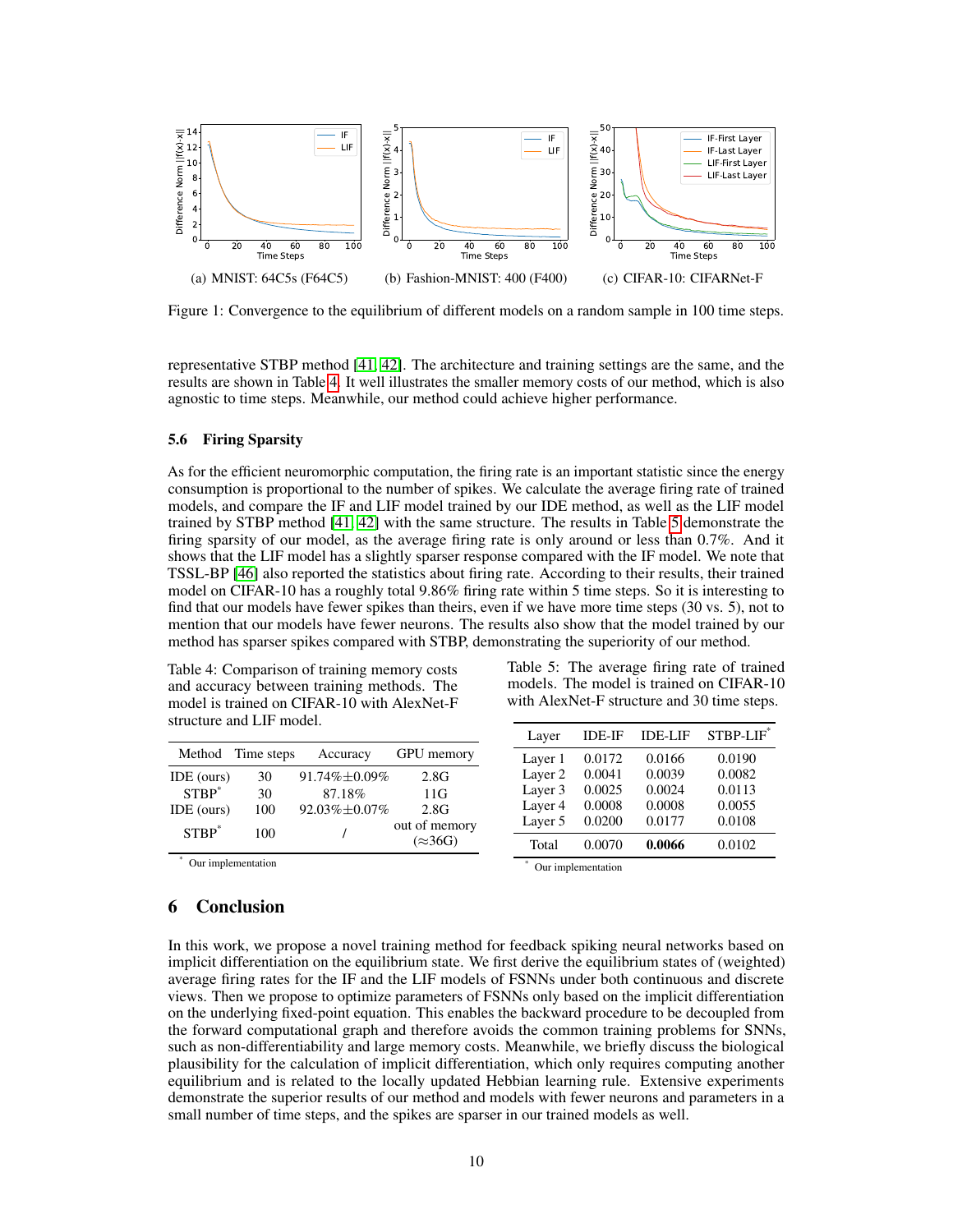# Acknowledgement

Z. Lin was supported by the NSF China (No.s 61625301 and 61731018), NSFC Tianyuan Fund for Mathematics (No. 12026606) and Project 2020BD006 supported by PKU-Baidu Fund. Yisen Wang is partially supported by the National Natural Science Foundation of China under Grant 62006153, and Project 2020BD006 supported by PKU-Baidu Fund.

# References

- <span id="page-10-1"></span>[1] Filipp Akopyan, Jun Sawada, Andrew Cassidy, Rodrigo Alvarez-Icaza, John Arthur, Paul Merolla, Nabil Imam, Yutaka Nakamura, Pallab Datta, Gi-Joon Nam, et al. TrueNorth: Design and tool flow of a 65 mw 1 million neuron programmable neurosynaptic chip. *IEEE Transactions on Computer-Aided Design of Integrated Circuits and Systems*, 34(10):1537–1557, 2015.
- <span id="page-10-15"></span>[2] LB Almeida. A learning rule for asynchronous perceptrons with feedback in a combinatorial environment. In *International Conference on Neural Networks*, 1987.
- <span id="page-10-9"></span>[3] Shaojie Bai, J Zico Kolter, and Vladlen Koltun. Deep equilibrium models. In *Advances in Neural Information Processing Systems*, 2019.
- <span id="page-10-10"></span>[4] Shaojie Bai, Vladlen Koltun, and J Zico Kolter. Multiscale deep equilibrium models. In *Advances in Neural Information Processing Systems*, 2020.
- <span id="page-10-3"></span>[5] Guillaume Bellec, Darjan Salaj, Anand Subramoney, Robert Legenstein, and Wolfgang Maass. Long shortterm memory and learning-to-learn in networks of spiking neurons. In *Advances in Neural Information Processing Systems*, 2018.
- <span id="page-10-6"></span>[6] Sander M Bohte, Joost N Kok, and Han La Poutre. Error-backpropagation in temporally encoded networks of spiking neurons. *Neurocomputing*, 48(1-4):17–37, 2002.
- <span id="page-10-2"></span>[7] Mike Davies, Narayan Srinivasa, Tsung-Han Lin, Gautham Chinya, Yongqiang Cao, Sri Harsha Choday, Georgios Dimou, Prasad Joshi, Nabil Imam, Shweta Jain, et al. Loihi: A neuromorphic manycore processor with on-chip learning. *IEEE Micro*, 38(1):82–99, 2018.
- <span id="page-10-0"></span>[8] Shikuang Deng and Shi Gu. Optimal conversion of conventional artificial neural networks to spiking neural networks. In *International Conference on Learning Representations*, 2021.
- <span id="page-10-11"></span>[9] Peter U Diehl and Matthew Cook. Unsupervised learning of digit recognition using spike-timing-dependent plasticity. *Frontiers in Computational Neuroscience*, 9:99, 2015.
- <span id="page-10-16"></span>[10] Donald Olding Hebb. *The organization of behavior: A neuropsychological theory*. Psychology Press, 2005.
- <span id="page-10-13"></span>[11] John J Hopfield. Neural networks and physical systems with emergent collective computational abilities. *Proceedings of the National Academy of Sciences*, 79(8):2554–2558, 1982.
- <span id="page-10-14"></span>[12] John J Hopfield. Neurons with graded response have collective computational properties like those of two-state neurons. *Proceedings of the National Academy of Sciences*, 81(10):3088–3092, 1984.
- <span id="page-10-12"></span>[13] Eric Hunsberger and Chris Eliasmith. Spiking deep networks with LIF neurons. *arXiv preprint arXiv:1510.08829*, 2015.
- <span id="page-10-4"></span>[14] Yingyezhe Jin, Wenrui Zhang, and Peng Li. Hybrid macro/micro level backpropagation for training deep spiking neural networks. In *Advances in Neural Information Processing Systems*, 2018.
- <span id="page-10-7"></span>[15] Kohitij Kar, Jonas Kubilius, Kailyn Schmidt, Elias B Issa, and James J DiCarlo. Evidence that recurrent circuits are critical to the ventral stream's execution of core object recognition behavior. *Nature Neuroscience*, 22(6):974–983, 2019.
- <span id="page-10-5"></span>[16] Jinseok Kim, Kyungsu Kim, and Jae-Joon Kim. Unifying activation-and timing-based learning rules for spiking neural networks. In *Advances in Neural Information Processing Systems*, 2020.
- <span id="page-10-17"></span>[17] Alex Krizhevsky and Geoffrey Hinton. Learning multiple layers of features from tiny images. Technical report, University of Toronto, 2009.
- <span id="page-10-8"></span>[18] Jonas Kubilius, Martin Schrimpf, Kohitij Kar, Rishi Rajalingham, Ha Hong, Najib Majaj, Elias Issa, Pouya Bashivan, Jonathan Prescott-Roy, Kailyn Schmidt, et al. Brain-like object recognition with high-performing shallow recurrent anns. In *Advances in Neural Information Processing Systems*, 2019.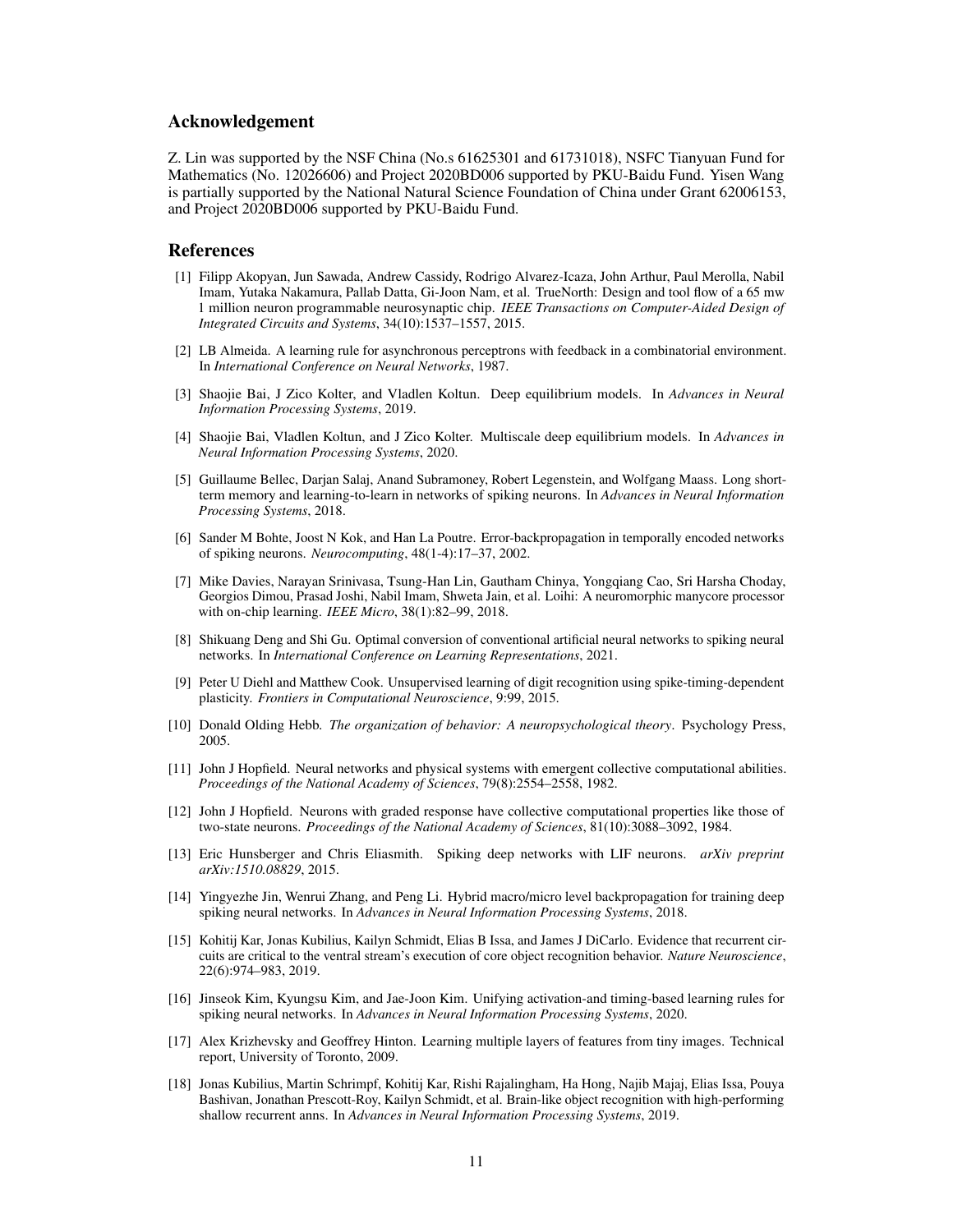- <span id="page-11-18"></span>[19] Yann LeCun, Léon Bottou, Yoshua Bengio, and Patrick Haffner. Gradient-based learning applied to document recognition. *Proceedings of the IEEE*, 86(11):2278–2324, 1998.
- <span id="page-11-20"></span>[20] Chankyu Lee, Syed Shakib Sarwar, Priyadarshini Panda, Gopalakrishnan Srinivasan, and Kaushik Roy. Enabling spike-based backpropagation for training deep neural network architectures. *Frontiers in Neuroscience*, 14, 2020.
- <span id="page-11-0"></span>[21] Jun Haeng Lee, Tobi Delbruck, and Michael Pfeiffer. Training deep spiking neural networks using backpropagation. *Frontiers in Neuroscience*, 10:508, 2016.
- <span id="page-11-9"></span>[22] Robert Legenstein, Dejan Pecevski, and Wolfgang Maass. A learning theory for reward-modulated spike-timing-dependent plasticity with application to biofeedback. *PLoS Comput Biol*, 4(10):e1000180, 2008.
- <span id="page-11-16"></span>[23] Qianyi Li and Cengiz Pehlevan. Minimax dynamics of optimally balanced spiking networks of excitatory and inhibitory neurons. In *Advances in Neural Information Processing Systems*, 2020.
- <span id="page-11-4"></span>[24] Wolfgang Maass. Networks of spiking neurons: the third generation of neural network models. *Neural Networks*, 10(9):1659–1671, 1997.
- <span id="page-11-8"></span>[25] Wolfgang Maass, Thomas Natschläger, and Henry Markram. Real-time computing without stable states: A new framework for neural computation based on perturbations. *Neural Computation*, 14(11):2531–2560, 2002.
- <span id="page-11-17"></span>[26] Allan Mancoo, Sander Keemink, and Christian K Machens. Understanding spiking networks through convex optimization. In *Advances in Neural Information Processing Systems*, 2020.
- <span id="page-11-7"></span>[27] Emre O Neftci, Hesham Mostafa, and Friedemann Zenke. Surrogate gradient learning in spiking neural networks: Bringing the power of gradient-based optimization to spiking neural networks. *IEEE Signal Processing Magazine*, 36(6):51–63, 2019.
- <span id="page-11-19"></span>[28] Garrick Orchard, Ajinkya Jayawant, Gregory K Cohen, and Nitish Thakor. Converting static image datasets to spiking neuromorphic datasets using saccades. *Frontiers in Neuroscience*, 9:437, 2015.
- <span id="page-11-13"></span>[29] Peter O'Connor, Efstratios Gavves, and Max Welling. Training a spiking neural network with equilibrium propagation. In *International Conference on Artificial Intelligence and Statistics*, 2019.
- <span id="page-11-3"></span>[30] Jing Pei, Lei Deng, Sen Song, Mingguo Zhao, Youhui Zhang, Shuang Wu, Guanrui Wang, Zhe Zou, Zhenzhi Wu, Wei He, et al. Towards artificial general intelligence with hybrid Tianjic chip architecture. *Nature*, 572(7767):106–111, 2019.
- <span id="page-11-14"></span>[31] Fernando J Pineda. Generalization of back-propagation to recurrent neural networks. *Physical Review Letters*, 59(19):2229, 1987.
- <span id="page-11-12"></span>[32] Nitin Rathi, Gopalakrishnan Srinivasan, Priyadarshini Panda, and Kaushik Roy. Enabling deep spiking neural networks with hybrid conversion and spike timing dependent backpropagation. In *International Conference on Learning Representations*, 2019.
- <span id="page-11-2"></span>[33] Kaushik Roy, Akhilesh Jaiswal, and Priyadarshini Panda. Towards spike-based machine intelligence with neuromorphic computing. *Nature*, 575(7784):607–617, 2019.
- <span id="page-11-10"></span>[34] Bodo Rueckauer, Iulia-Alexandra Lungu, Yuhuang Hu, Michael Pfeiffer, and Shih-Chii Liu. Conversion of continuous-valued deep networks to efficient event-driven networks for image classification. *Frontiers in Neuroscience*, 11:682, 2017.
- <span id="page-11-5"></span>[35] David E Rumelhart, Geoffrey E Hinton, and Ronald J Williams. Learning representations by backpropagating errors. *Nature*, 323(6088):533–536, 1986.
- <span id="page-11-15"></span>[36] Benjamin Scellier and Yoshua Bengio. Equilibrium propagation: Bridging the gap between energy-based models and backpropagation. *Frontiers in Computational Neuroscience*, 11:24, 2017.
- <span id="page-11-11"></span>[37] Abhronil Sengupta, Yuting Ye, Robert Wang, Chiao Liu, and Kaushik Roy. Going deeper in spiking neural networks: Vgg and residual architectures. *Frontiers in Neuroscience*, 13:95, 2019.
- <span id="page-11-1"></span>[38] Sumit Bam Shrestha and Garrick Orchard. Slayer: spike layer error reassignment in time. In *Advances in Neural Information Processing Systems*, 2018.
- <span id="page-11-6"></span>[39] Paul J Werbos. Backpropagation through time: what it does and how to do it. *Proceedings of the IEEE*, 78(10):1550–1560, 1990.